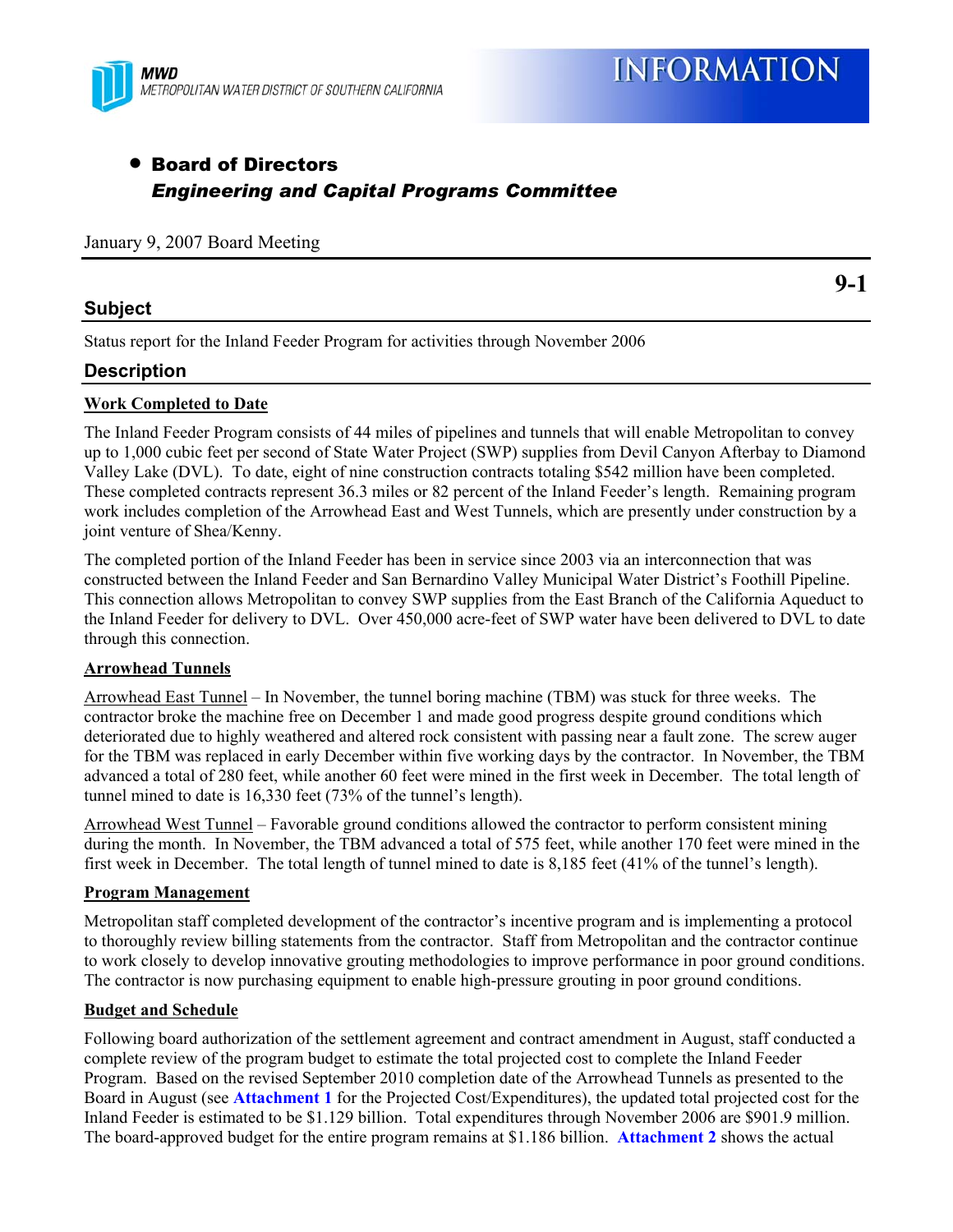mining progress and cash flow on both tunnels compared to the planned progress and expenditures set forth in the August 2006 contract amendment.

Methods to implement the contractor's incentive/risk program were discussed with the Board at the November 2006 Engineering and Operations committee meeting. The incentive plan is part of the contract amendment approved by the Board in August 2006. The incentive payment to the contractor for the month of November 2006 is shown in **Attachment 1**.

Upon completion of construction, environmental mitigation measures will continue along the Arrowhead Tunnels alignment for up to two years in accordance with the Environmental Impact Report.

### **Policy**

Submitted per request of the Board

# **Fiscal Impact**

Refer to **Attachment 1**.

12/15/2006 *Roy L. Wolfe Date* 

*Manager, Corporate Resources* 

12/19/2006 *Jeffrey Kightlinger General Mar Date* 

**Attachment 1 – Inland Feeder Program Projected Cost/Expenditures and Incentive Plan Payments** 

**Attachment 2 – Arrowhead Tunnels Actual vs. Planned Mining Progress and Actual vs. Planned Cash Flow** 

BLA #4224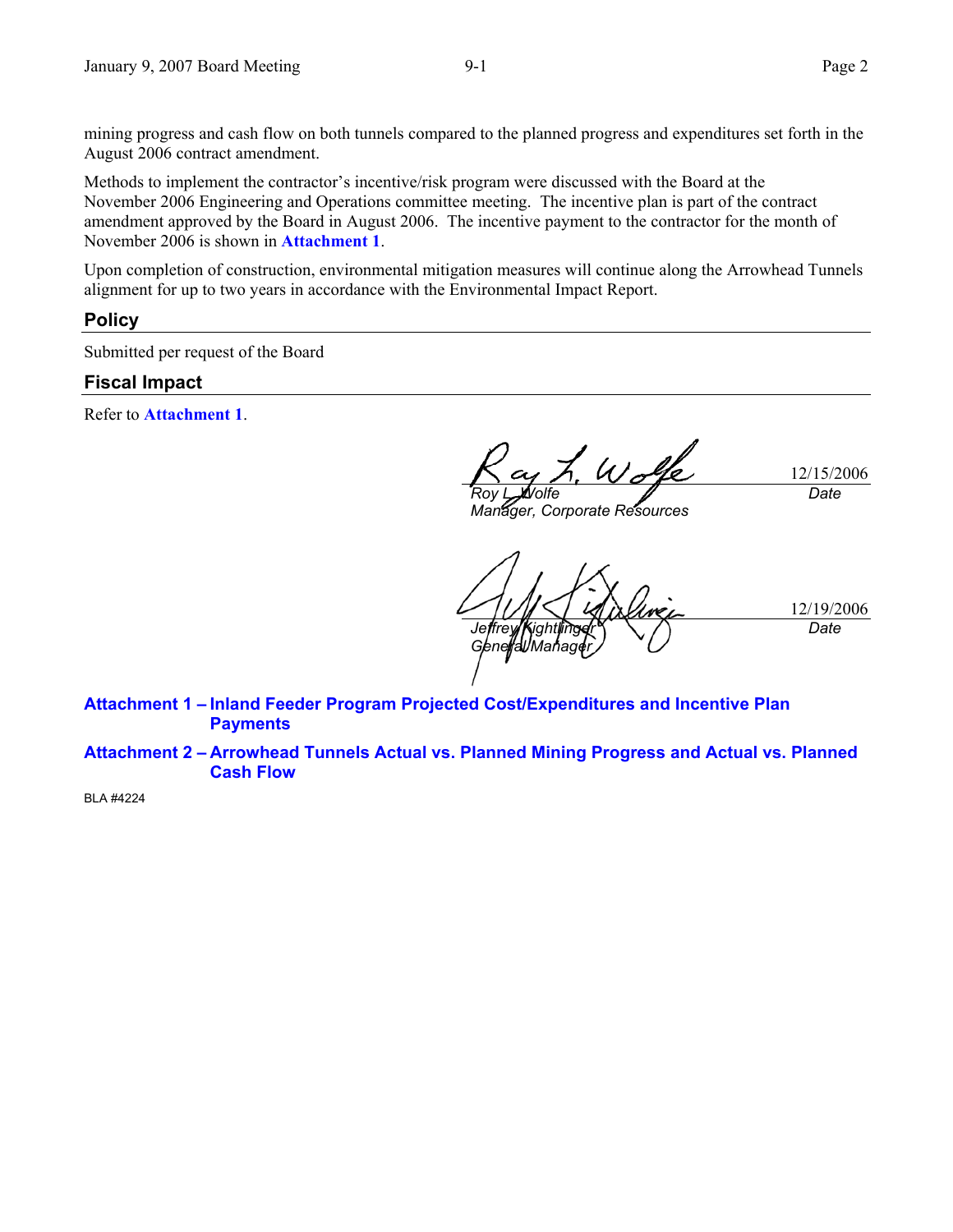| <b>Inland Feeder Program</b><br><b>Projected Cost/Expenditures (\$ in Millions)</b> |                                                      |           |                                           |              |                                        |       |                                                    |  |  |  |  |  |
|-------------------------------------------------------------------------------------|------------------------------------------------------|-----------|-------------------------------------------|--------------|----------------------------------------|-------|----------------------------------------------------|--|--|--|--|--|
|                                                                                     | Projected Cost<br>To Complete<br>(Updated Nov. 2006) |           | Expenditures<br>This Month<br>(Nov. 2006) |              | Expenditures<br>To Date<br>(Nov. 2006) |       | % Complete Based<br>on Expenditures<br>(Nov. 2006) |  |  |  |  |  |
| <b>Active Construction</b>                                                          |                                                      |           |                                           |              |                                        |       |                                                    |  |  |  |  |  |
| Arrowhead Tunnels Const. Contract                                                   | \$                                                   | 397.0     | \$                                        | 14.5         | \$                                     | 196.6 | 50%                                                |  |  |  |  |  |
| <b>Construction Inspection and Support</b>                                          | \$                                                   | 55.0      | \$                                        | 1.0          | \$                                     | 32.8  | 60%                                                |  |  |  |  |  |
| <b>Subtotal, Active Construction</b>                                                | \$                                                   | 452.0     | $\boldsymbol{s}$                          | 15.5         | \$                                     | 229.4 | 51%                                                |  |  |  |  |  |
| Other Components                                                                    |                                                      |           |                                           |              |                                        |       |                                                    |  |  |  |  |  |
| <b>Completed Projects</b>                                                           | \$                                                   | 576.7     | \$                                        | 0.2          | $\mathbb{S}$                           | 575.2 | 100%                                               |  |  |  |  |  |
| Others (R/W, Env., Prog. Mgmt.)                                                     | \$                                                   | 101.2     | S                                         | 0.3          | \$                                     | 97.3  | 96%                                                |  |  |  |  |  |
| <b>Subtotal, Other Components</b>                                                   | \$                                                   | 677.9     | \$                                        | 0.5          | $\boldsymbol{\mathcal{S}}$             | 672.5 | 99%                                                |  |  |  |  |  |
| <b>Expended To Date</b>                                                             |                                                      |           | \$                                        | 16.0         | \$                                     | 901.9 | 76%                                                |  |  |  |  |  |
| Subtotal, All Projects                                                              | S                                                    | 1,129.9   | <b>Projected Cost to Complete</b>         |              |                                        |       |                                                    |  |  |  |  |  |
| <b>Remaining Budget</b>                                                             | \$                                                   | 56.5      |                                           |              |                                        |       |                                                    |  |  |  |  |  |
| Board-Authorized Budget                                                             | \$                                                   | 1,186.4   | Total Project Budget                      |              |                                        |       |                                                    |  |  |  |  |  |
| Length of Tunnels Mined Through 12/7/06                                             |                                                      |           |                                           |              |                                        |       |                                                    |  |  |  |  |  |
| <b>Arrowhead East</b><br>(73%)<br>$16,330 \text{ ft}$<br>of 22,458 ft               |                                                      |           |                                           |              |                                        |       |                                                    |  |  |  |  |  |
| Arrowhead West<br>of 19,884 ft<br>$8,185$ ft<br>(41%)                               |                                                      |           |                                           |              |                                        |       |                                                    |  |  |  |  |  |
| Total                                                                               |                                                      | 24,515 ft |                                           | of 42,342 ft | (58%)                                  |       |                                                    |  |  |  |  |  |

NOTE: Contractor invoices paid through November 2006 = \$193.6M Overall completion =  $36.3$  of 44.2 miles (82%)

| <b>Inland Feeder Program - Arrowhead Tunnels</b><br><b>Incentive Plan Payments</b> |                                               |                |                   |          |                           |         |                      |     |  |  |  |  |  |
|------------------------------------------------------------------------------------|-----------------------------------------------|----------------|-------------------|----------|---------------------------|---------|----------------------|-----|--|--|--|--|--|
|                                                                                    | East/West Tunnels<br>Cumulative<br>Feet Mined | East<br>Tunnel |                   |          | West<br>Tunnel            |         | Total                |     |  |  |  |  |  |
| May 2006 - Oct. 2006<br>(Previously Reported)<br>November 2006                     | 5,250<br>1,040                                | \$<br>\$       | 751,600<br>28,600 | \$<br>\$ | (1)<br>473,093<br>137,400 | \$<br>S | 1,224,693<br>166,000 |     |  |  |  |  |  |
| <b>TOTALS</b>                                                                      | 6,290                                         | \$             | 780,200           | \$       | 610,493                   | S       | 1,390,693            | (2) |  |  |  |  |  |

(1): For Arrowhead West Tunnel, incentive program evaluation commenced in June 2006.

(2): Percent of maximum possible combined incentive: 71% (71% Arrowhead East Tunnel, 68% Arrowhead West Tunnel)